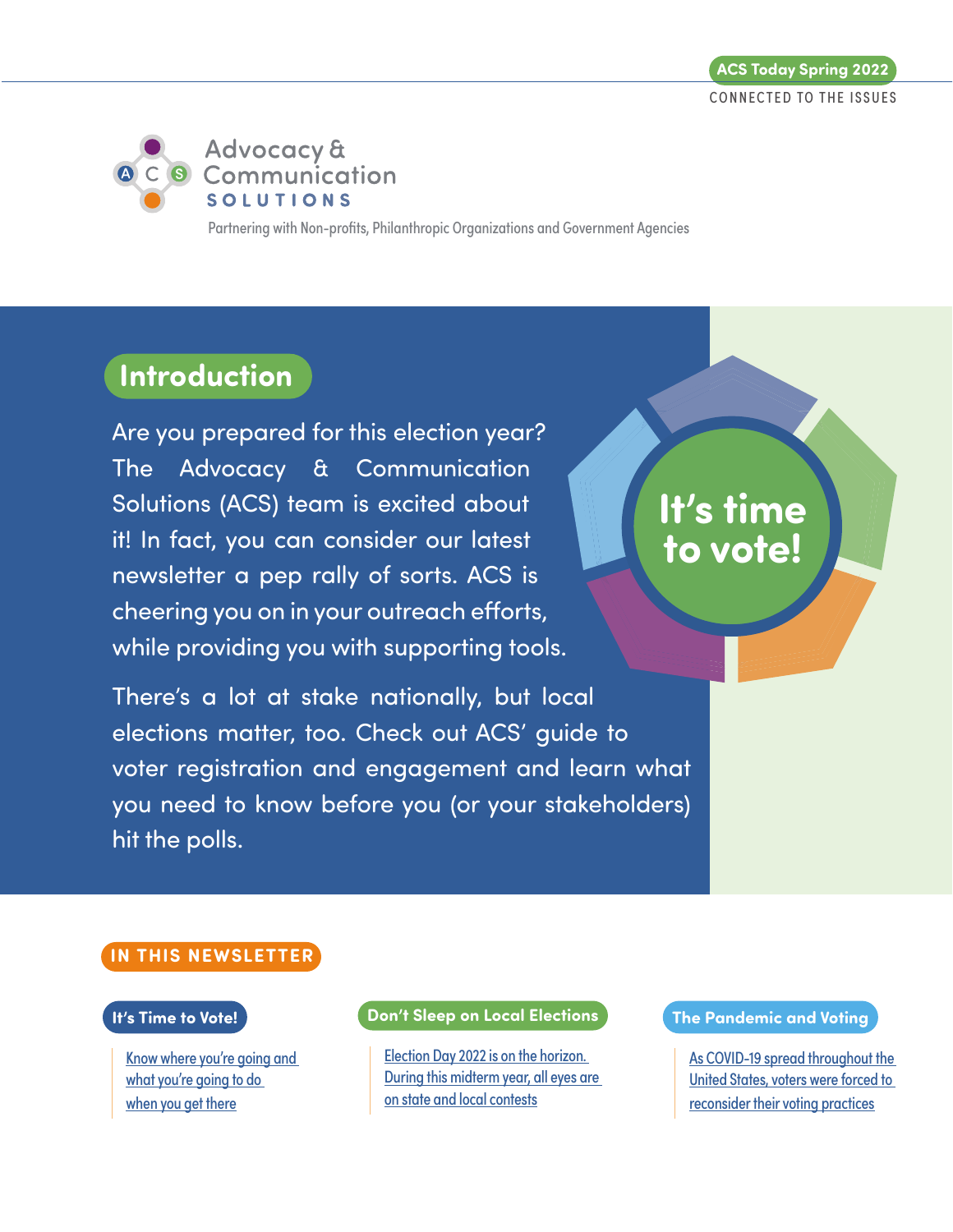## <span id="page-1-0"></span>**It's time to vote! Know where you're going and what you're going to do when you get there.**

Each month, ACS will be looking at different pieces of the voting puzzle and how those pieces fit into your voting strategy and overall civic engagement.

Last month ACS took you step-by-step through [how to register to vote](http://www.icontact-archive.com/archive?c=676730&f=1172&s=1214&m=1272917&t=e9bac7a617875f72b69e86cdf3da18263e0d328085436d9d54de8ef6e61bf418), and how your vote can truly impact the outcome of an election.

Now comes the learning part of the voting process…making your plan to vote in your state's primary and educating yourself on ballot issues and candidates.

But first, let's check to make sure your voter registration is all good.

#### **But I already registered!**

Great! A+! But let's not leave anything to chance. [Check your voter registration](https://www.eac.gov/voters/register-and-vote-in-your-state). Get that out of the way.

### **OK, registration is good. Now what?**

Now let's check the map to see when your state will hold its congressional primary election<sup>1</sup>. .





'Subject to change. [Check primary election updates for your state](https://www.fvap.gov/).

**ACS Today Spring 2022** [www.advocacyandcommunication.org](https://www.advocacyandcommunication.org/home/)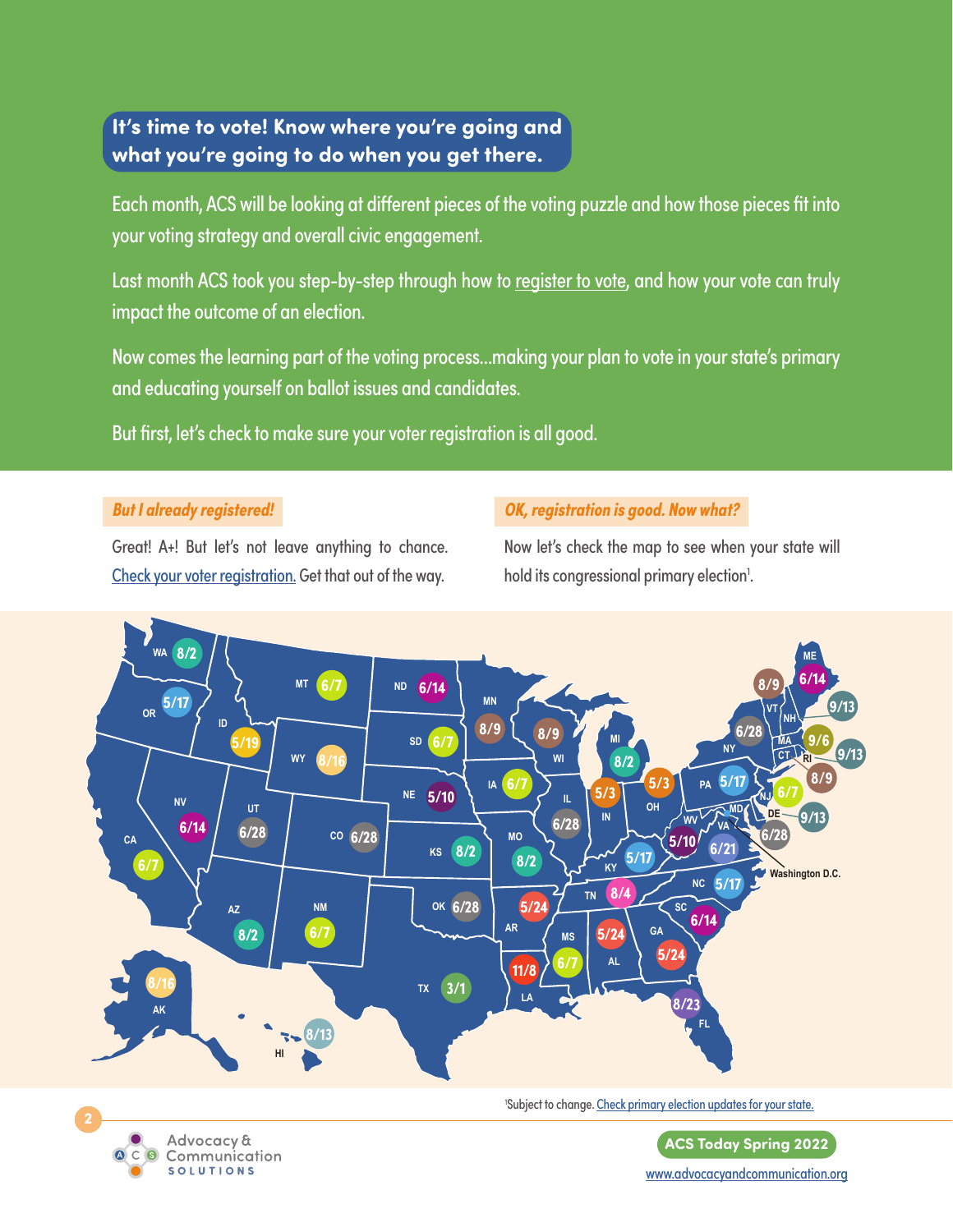Got your date (see sidebar)? Great! Let's make a plan to vote by looking at your voting options.

Some states have recently enacted various new voting laws and restrictions (read more below in the section titled "The pandemic changed everything...especially voting").

Yes, some new laws make it more difficult for people to vote—also called a form of voter suppression. These new laws may impact you. But it doesn't mean you can't vote. In fact, don't let it stop you at all. You just need to know the rules and the limitations. You can [find your](https://www.nass.org/can-i-vote/absentee-early-voting) [state's exact laws](https://www.nass.org/can-i-vote/absentee-early-voting) and restrictions. And then you can work on changing those laws if you think they are unfair—and that's important advocacy!

#### **Option 1: Vote early!**

Most states have early voting but the [exact rules, deadlines, and locations](https://www.ncsl.org/research/elections-and-campaigns/early-voting-in-state-elections.aspx) that guide how to vote early vary significantly by the state and/or community in which you live. There are, however, great [resources](https://www.vote411.org/) to help you every step of the way so you know all you need to do to ensure your state allows early voting and if that early voting is in person, by mail, both, or something else.

#### **Option 2: Vote by absentee ballot.**

Voting by absentee ballot (also called mail-in voting) has made it easier for those with disabilities, those living abroad, even those who are in the hospital, to make their voices heard on Election Day. It's convenient and eliminates wait time for early or in-person voting. Like most voting laws, different states have different regulations surrounding mail-in voting; [learn](https://www.vote.org/absentee-voting-rules/) [your state's laws before you request your absentee ballot](https://www.vote.org/absentee-voting-rules/). Regardless of what you've heard in the media, voting by absentee ballot is a safe and verifiable option for those who need—or want!—to use it.

#### **Option 3: Vote at your polling place.**

Traditionalist? Great! If you prefer to vote in person on Election Day, make sure you know [where you're going](https://www.vote411.org/?gclid=CjwKCAiAl-6PBhBCEiwAc2GOVHLoT27Cf76DdIpcsTxkD2ltf1kt5VZgmrMDK3pZNPjjgCybVwlVOBoCoo0QAvD_BwE), as polling locations can change from election to election.

**OK, I know WHERE and WHEN I'm voting. But what will be on my ballot?**

Congratulations! You've just entered a critical phase of your voter engagement, or, as ACS likes to call it, know before you go.

#### **State congressional primary elections**

**3/1—**Texas

**5/3—**Indiana, Ohio

**5/10—**Nebraska, West Virginia

**5/17—**Kentucky, North Carolina, Oregon, Pennsylvania

**5/19—**Idaho

**5/24—**Alabama, Arkansas, **Georgia** 

**6/7—**California, Iowa, Mississippi, Montana, New Jersey, New Mexico, South **Dakota** 

**6/14—**Maine, Nevada, North Dakota, South Carolina

**6/21—**Virginia

**6/28—**Colorado, Illinois, Maryland, New York, Oklahoma, Utah

**8/2—**Arizona, Kansas, Michigan, Missouri, **Washington** 

**8/4—**Tennessee

**8/9—**Connecticut, Minnesota, Vermont, **Wisconsin** 

**8/13—**Hawaii

**8/16—**Alaska, Wyoming

**8/23—**Florida

**9/6—**Massachusetts

**9/13—**Delaware, New Hampshire, Rhode Island

**11/8—**Louisiana

**ACS Today Spring 2022**

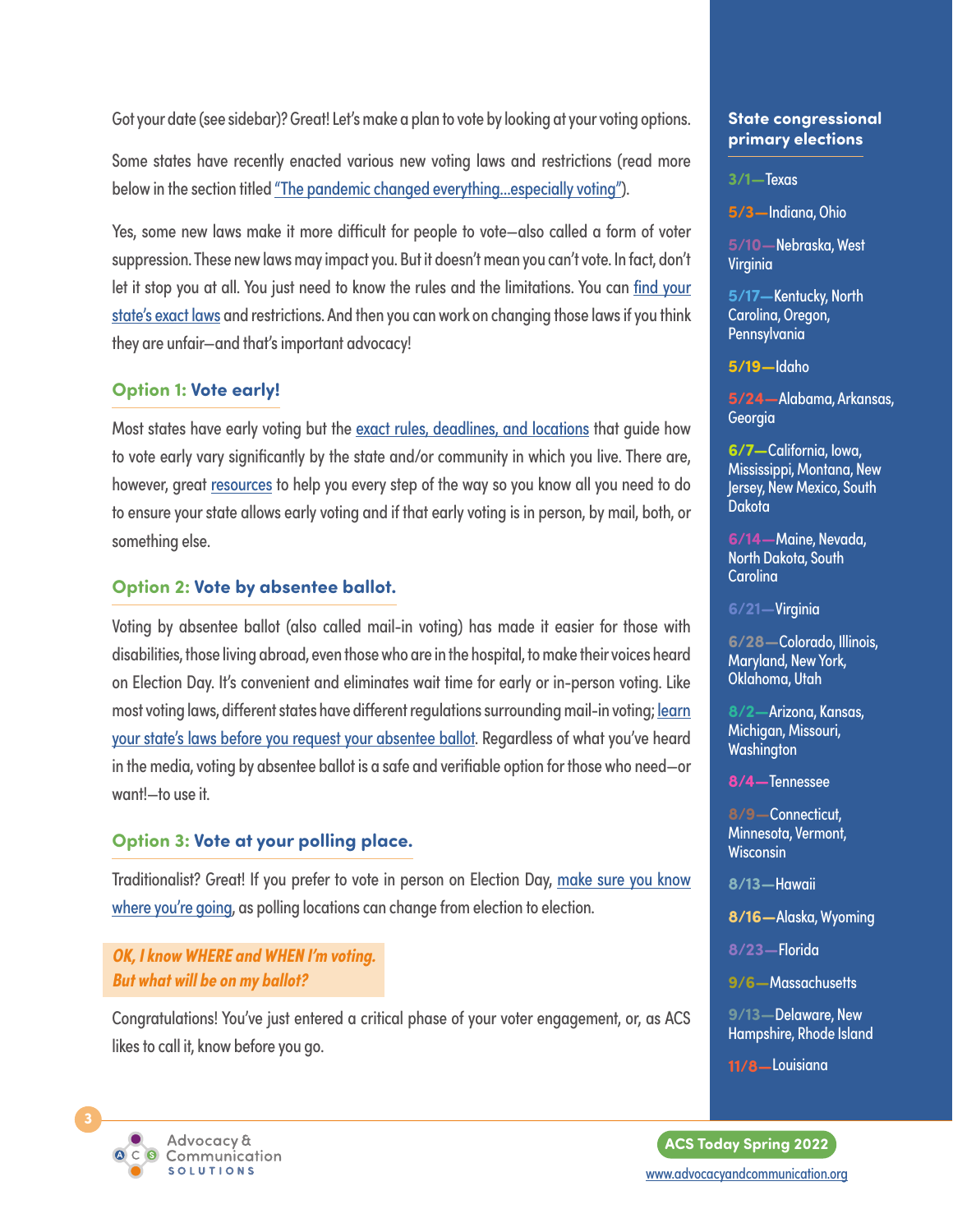And what should you know? As much as possible. The goal is to understand every single item that is on the ballot you will be considering, whether that's the ballot that arrives in your mail, the one you view in the voter box at your local Board of Elections (BOE), or at your polling place. But don't get overwhelmed! We all can't know everything. But knowledge is power, and power can change the world, so let's get started.

#### [First, let's see what is on your ballot.](https://www.vote411.org/?gclid=CjwKCAiAl-6PBhBCEiwAc2GOVHLoT27Cf76DdIpcsTxkD2ltf1kt5VZgmrMDK3pZNPjjgCybVwlVOBoCoo0QAvD_BwE)

Some of your local ballot issues are determined by your precinct—the separate voting districts in your city, decided on by your address, each with its own polling location. What you vote for in your precinct may not be the same for someone else in your city, who is in a different precinct. Everyone, however, regardless of precinct, will have the same county, state, and federal issues reflected on their ballot.

Next, do some research on the candidates/issues.

Once you have your list of issues and candidates, do some research! Look up speeches the candidates have given or letters to the editor that have been submitted on their behalf. Local levy? Look to see where the money is going and if it's a replacement or a renewal (these are very different things—see sidebar). Check out social media pages (both personal and political). Attend a town hall meeting. Get your local PTA/4H/Rotary/Whatever group to host a question-andanswer session. Ask a trusted friend (or not trusted friend so that you gather diverse viewpoints) their opinion. Gather information. USE GOOGLE. You'll be amazed at how much you can find out using the internet and a little bit of time.

Finally, have a firm idea of how you are going to vote on each issue PRIOR to filling in that ballot.

**A renewal levy extends the terms of an expiring levy but uses property values from when the levy was originally passed, meaning the amount you pay doesn't change, even if property values have increased.** 

**A replacement levy also extends the terms of an expiring levy, but considers current property values, meaning the amount you pay in taxes will likely go up, and the amount available to support an issue increases.**

Remember…there's nothing wrong about leaving an option blank, or only voting for two of the three candidates when you could vote for all three. Your votes will still be counted. But you should try to vote on as many ballot items as you feel comfortable, especially when they affect your day-to-day life.

So, there you have it. You've got your voting plan and you know your issues and candidates, and how you're going to vote. You've taken another important step towards voter literacy!

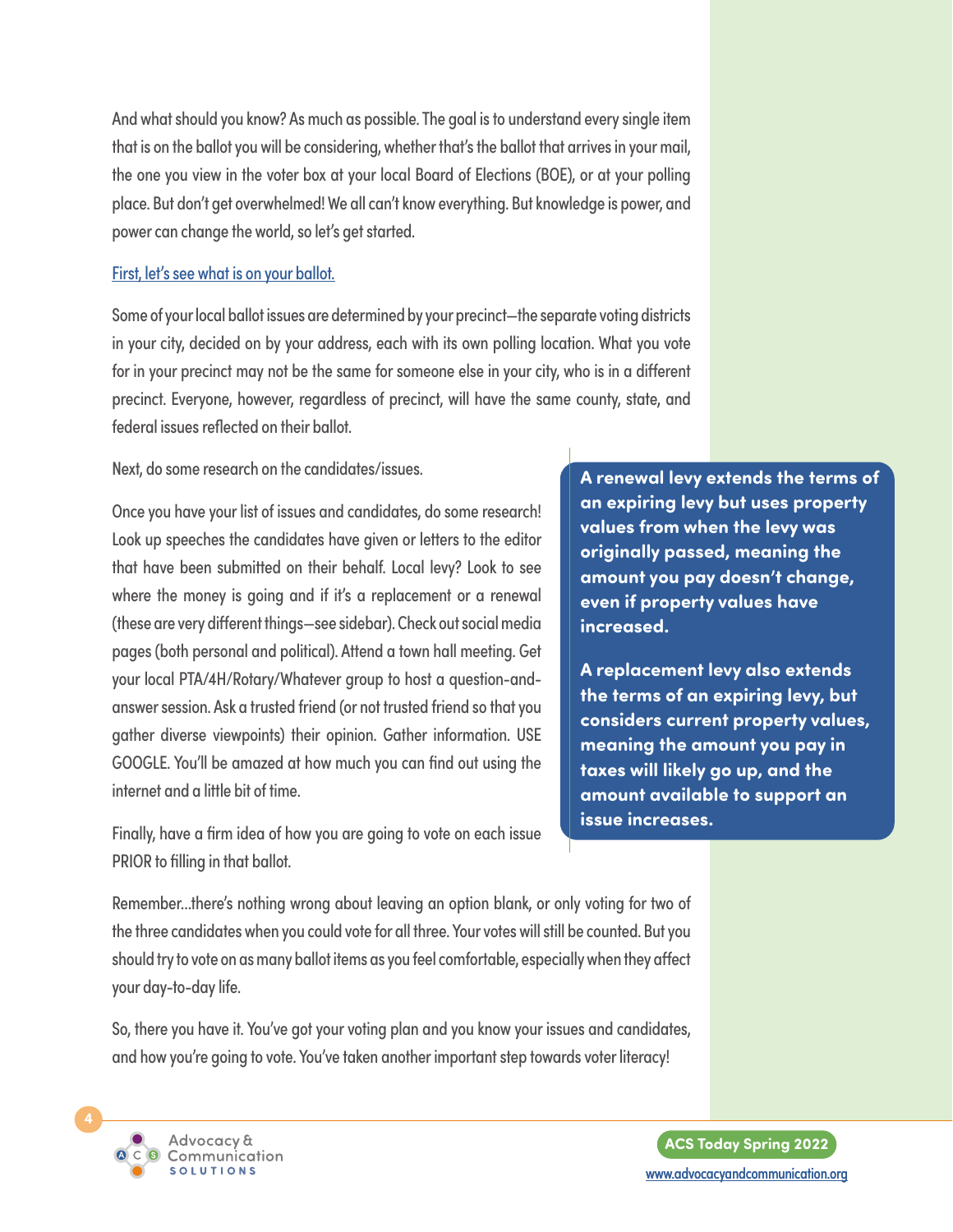<span id="page-4-0"></span>Look for next month's topic on how to be an informed voter and how you can be an involved citizen at the local, state, and national levels.

#### **And look for more tips and tricks coming up in 2022!**

- ► **May:** Get involved! How can you be an involved citizen and informed voter?
- ► **June:** Got free time? Become a campaign volunteer!
- ► **July:** Know your voter rights!
- ► **August:** What the heck is a special election?
- ► **September:** National Voter Registration Day! Are you ready?
- ► **October:** It's general election time!
- ► **November:** The general election is over…now what?
- ► **December:** Looking ahead to 2023!

### **Don't Sleep on Local Elections**

Election Day 2022 is on the horizon. During this midterm year (the halfway point between presidential elections), all eyes are on state and local contests.

Historically, voter turnout in nonpresidential elections has been low, but there's been an uptick in activity at the local level in recent years.

About 60 percent of the voting-eligible population votes during presidential election years and about 40 percent votes during midterm elections. Most recently, 2020 and 2018 marked the highest presidential and midterm turnout in more than a century, according to analysis from [FairVote](https://www.fairvote.org/voter_turnout#voter_turnout_101), a non-partisan, 501(c)(3) organization that advocates regarding electoral reform in the United States.



**ACS Today Spring 2022** [www.advocacyandcommunication.org](https://www.advocacyandcommunication.org/home/)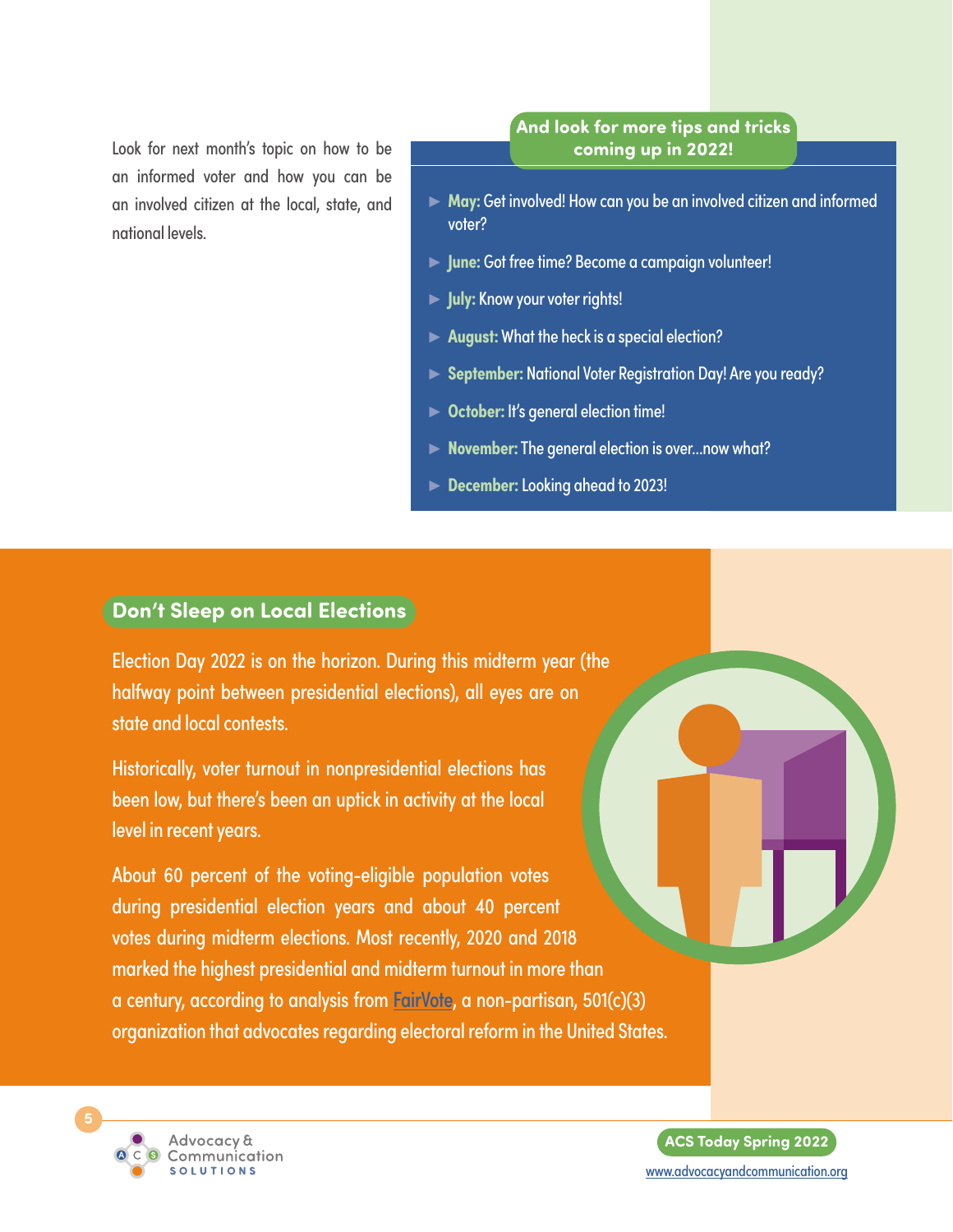#### **Municipal elections: where every vote** *really* **counts**

Municipal elections are those in which electors vote on public official positions—such as city council, county councils, county executives, and school boards—some of which are leveraged

as a steppingstone by candidates for higher office. Within these elections, voters have an opportunity to choose what individuals will control, fund, defund, enhance city services, influence education opportunities, and address issues that directly impact the quality of life in neighborhoods.

Anyone who isn't convinced about the importance of local elections can look at recent outcomes in Cleveland and New York.

In 2021 the Cleveland, Ohio Mayoral race saw the [fewest votes cast](https://www.cleveland.com/cityhall/2021/11/precinct-level-data-shows-how-commanding-justin-bibb-was-in-the-cleveland-mayoral-election.html)  [in a mayoral election over the last 50 years.](https://www.cleveland.com/cityhall/2021/11/precinct-level-data-shows-how-commanding-justin-bibb-was-in-the-cleveland-mayoral-election.html) Regardless, those who did vote contributed to 34-year-old Justin Bibb being elected and the city's first new mayor in 16 years with a [commanding margin over his](https://www.cleveland.com/cityhall/2021/11/precinct-level-data-shows-how-commanding-justin-bibb-was-in-the-cleveland-mayoral-election.html) [competitor 63 percent—37 percent.](https://www.cleveland.com/cityhall/2021/11/precinct-level-data-shows-how-commanding-justin-bibb-was-in-the-cleveland-mayoral-election.html)

New York has the opportunity to engage a new set of voters after its [Mayor Eric Adams and city council approved legislation](https://www.nytimes.com/2022/01/09/nyregion/noncitizens-nyc-voting-rights.html) granting voting rights to those who have permanent legal resident status,

most of whom are green card holders. Starting January 9, 2023, more than 800,000 legal permanent residents will be eligible to vote in municipal elections.

Votes for city ordinances, charter amendments, and school board members are just as essential as those for the nation's commander-in-chief.

Footage from school board meetings nationwide have made headlines throughout the pandemic, spurring interest in school board elections. From the debate about mask mandates for students to frustrations about virtual learning and teacher shortages, a lot is on the line for many municipalities and towns.

"While it's easy to blame the balkanization of local school boards on the supercharged political atmosphere, that's just too easy," Max McCoy explained in a *[Kansas Reflector](https://kansasreflector.com/2022/01/30/disgusted-by-the-chaos-at-local-school-board-meetings-then-vote-in-local-elections/)* [opinion piece.](https://kansasreflector.com/2022/01/30/disgusted-by-the-chaos-at-local-school-board-meetings-then-vote-in-local-elections/) "It's letting us—you, me, and our neighbors—off the hook for not taking school boards and other political elections seriously enough to show up and vote."

**Bottom Line:** Voter engagement and outreach efforts should not wait until the next presidential election. Now is the time to educate, engage, and act.

**"Local elections may not get the spotlight on the national stage or draw you in with controversial click-bait headlines, but they are certainly not to be discredited." –Isra Ahmad explains in her Forbes op-ed, ["Unleashing the Power Of The Ballot:](https://www.forbes.com/sites/civicnation/2020/09/04/unleashing-the-power-of-the-ballot-impact-of-local-elections/?sh=4add91e44545)  [Impact Of Local Elections."](https://www.forbes.com/sites/civicnation/2020/09/04/unleashing-the-power-of-the-ballot-impact-of-local-elections/?sh=4add91e44545)**

**["Disgusted by the chaos at local](https://kansasreflector.com/2022/01/30/disgusted-by-the-chaos-at-local-school-board-meetings-then-vote-in-local-elections/)  [school board meetings? Then vote](https://kansasreflector.com/2022/01/30/disgusted-by-the-chaos-at-local-school-board-meetings-then-vote-in-local-elections/)  [in local elections"](https://kansasreflector.com/2022/01/30/disgusted-by-the-chaos-at-local-school-board-meetings-then-vote-in-local-elections/) –Max McCoy, author and journalist,** *Kansas Reflector*

#### **Tools You Can Use:**

ACS offers step-by-step instructions for nonprofits to create and implement a successful Get Out the Vote (GOTV) effort as well as a sample script for voter engagement and frequently asked voter questions. View or download the [Guide to](https://www.advocacyandcommunication.org/wp-content/uploads/2018/03/Get_Out_the_Vote_GOTV-1.pdf)  Developing a Successful [GOTV Program for](https://www.advocacyandcommunication.org/wp-content/uploads/2018/03/Get_Out_the_Vote_GOTV-1.pdf)  [501\(c\)\(3\)s](https://www.advocacyandcommunication.org/wp-content/uploads/2018/03/Get_Out_the_Vote_GOTV-1.pdf).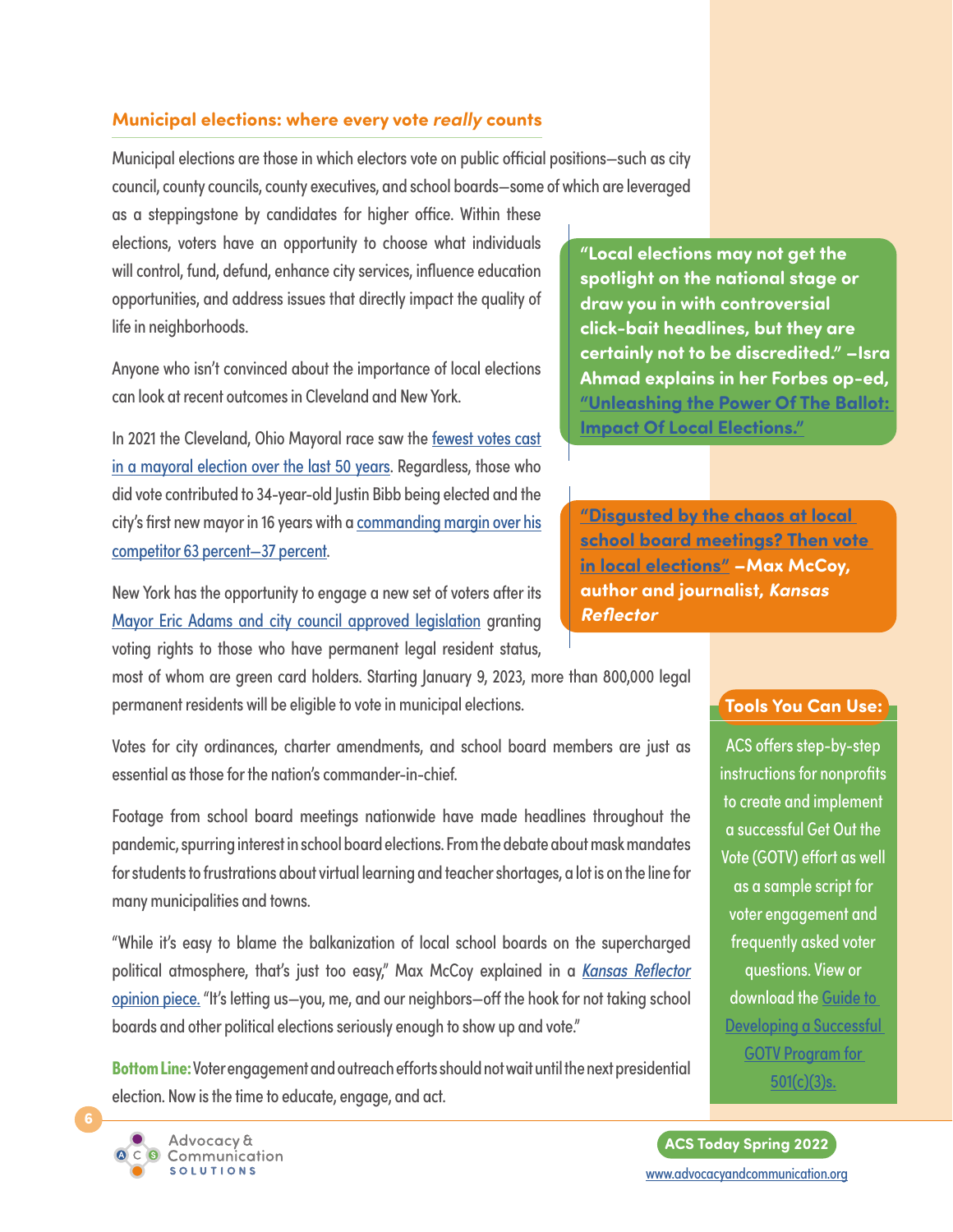## <span id="page-6-0"></span>**The pandemic changed everything…especially voting**

If the COVID-19 pandemic has taught us anything, it's that—when there is no other option—we must find new and sometimes uncomfortable ways of doing the things that are important. The onset of the pandemic in early 2020 and varying state mandates for in-person activities that followed collectively changed the campaigning ways of candidates and ballot efforts, and how those who were generally "Election Day voters" would vote—not only for that election, but for all elections moving forward. **VOTE**

#### **Please maintain a six feet distance**

Face-to-face campaigning is difficult in the midst of or even emerging from a pandemic; COVID-19 forced elected officials, political candidates, and local organizations to radically shift their campaigns to mostly-digital platforms, finding new ways to rally the support they need.

With continued apprehension around large group gatherings, campaigning has returned to traditional techniques—like phone banking and door hangers—coupled with newer and zero-exposure methods—like text messaging, social media posts/engagement, and virtual townhalls and debates, to name a few. Although restrictions on in-person gatherings have relaxed with the arrival of the COVID-19 vaccine, voters have remained interested in receiving candidate and issue education from the comfort of their homes. As we move towards the 2022 primary, assume these new campaigning practices will continue, and expect that voters will want engagement to take place where they are comfortable, and not the other way around.

#### **History in the making: voter behavior**

As COVID-19 spread throughout the United States, voters were forced to reconsider their voting practices—for some states this happened as early as during their primary elections, and nationally for the 2020 general election. The need to step out of voting comfort zones emerged, with the most significant change being the number of voters moving to early or absentee voting, instead of the traditional day-of voting practices.



**ACS Today Spring 2022** [www.advocacyandcommunication.org](https://www.advocacyandcommunication.org/home/)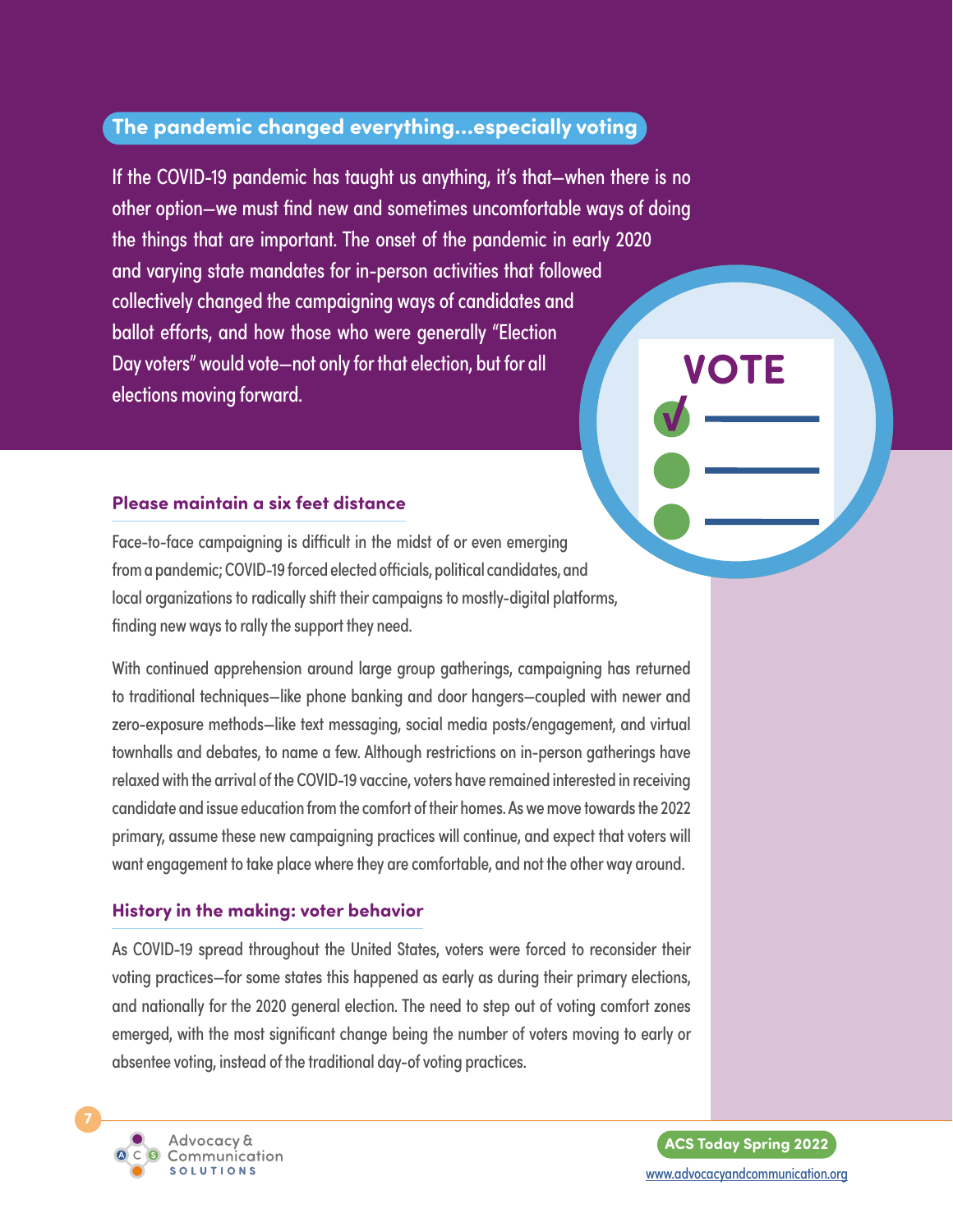In a particularly confusing example, Ohio closed its polling locations the night before the primary election was set to take place in March 2020. The primary was pushed back six weeks, and the state moved to an all-mail election. Anyone planning on voting day-of was out of luck. Because of these factors and not surprisingly, the number of mail-in/absentee ballots increased in Ohio by 444 percent—from 287,843 mail-in ballots in its 2016 primary to 1,565,808 in the 2020 primary<sup>2</sup>.

In Nevada, voters were encouraged to vote by mail and were told there would be limited inperson voting for its June primary election to mitigate the exposure and spread of COVID-19. Not surprisingly, the percentage of mail-in votes skyrocketed to 98.4 percent, compared with less than 9 percent mail-in votes in its 2018 general election<sup>3</sup>. .

In the 2020 general election, early and mail-in voting continued to be the comfortable route for most voters, and, for the first time in U.S. history, more people voted before Election Day than on Election Day<sup>4</sup>. Mail-in voting numbers in Ohio were once again high, with 58.6 percent voting early in-person or by absentee ballot, compared to 33.5 percent in the 2016 presidential election<sup>5</sup>. Nationwide, that number increased from 21 percent in 2016 to 46 percent in 2020.<sup>6</sup>

To address the shift in voter behavior, local Boards of Elections (BOE) have deepened their commitment to educating the public on voting options, encouraging people to vote, and ensuring that those who want to vote know how to cast their ballot. While some of those voting methods were already being used throughout the U.S., many states had to modify their voting processes, and some plan on making those changes a permanent addition to their voting practices moving forward.

#### **Some states are making this…uncomfortable**

While local BOEs are educating its voters on how they can vote at a local level, state level support may be a much different story. With this history-changing voting behavior comes

<sup>2</sup><u>[HealthyElections.org](http://healthyelections.org/)</u> Ohio's 2020 Presidential Primary And comparisons to 2016 July 27, 2020 Author: Pia Deshpande 3 [https://www.pewresearch.org/fact-tank/2020/10/13/mail-in-voting-became-much-more-common-in-2020-primaries](https://www.pewresearch.org/fact-tank/2020/10/13/mail-in-voting-became-much-more-common-in-2020-primaries-as-covid-19-spread/)[as-covid-19-spread/](https://www.pewresearch.org/fact-tank/2020/10/13/mail-in-voting-became-much-more-common-in-2020-primaries-as-covid-19-spread/) 4 [https://www.ncsl.org/research/elections-and-campaigns/more-voting-more-security-what-2020-s-historic-turnout](https://www.ncsl.org/research/elections-and-campaigns/more-voting-more-security-what-2020-s-historic-turnout-means-for-the-future-magazine2021.aspx)[means-for-the-future-magazine2021.aspx](https://www.ncsl.org/research/elections-and-campaigns/more-voting-more-security-what-2020-s-historic-turnout-means-for-the-future-magazine2021.aspx)

5 <https://www.ohiosos.gov/media-center/press-releases/2020/2020-11-27a/>

6 <https://fivethirtyeight.com/features/what-absentee-voting-looked-like-in-all-50-states/>





**VOTE**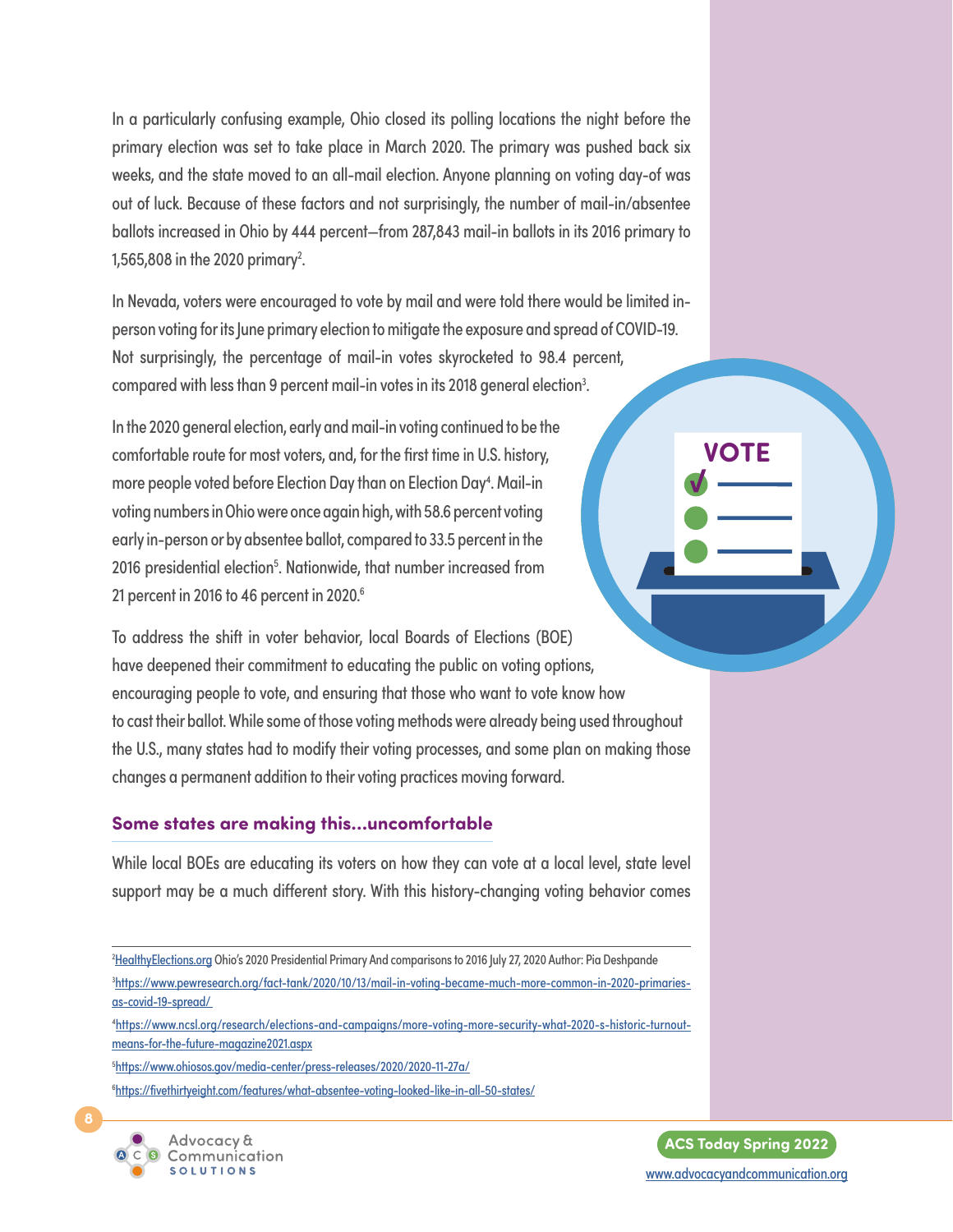new policies that are, unfortunately, resulting in voter suppression in some states, while significantly expanding opportunities to be civically engaged in others.

Voter suppression is not a new problem; historically, some elected officials running for reelection or supporting/opposing a ballot issue will try to make it harder for people to vote (e.g., limiting open BOE hours to when most people are working, reducing voting locations in underserved population areas, etc.). With new voting habits and preferences changing rapidly, states where voting was already an accessibility issue may be making things more difficult.

By the end of 2021, 19 states had enacted 33 laws that make it harder for Americans to vote<sup>7</sup>. According to the Brennan Center for Justice, these laws have varying impacts and include making mail-in or early voting more difficult and enacting stricter voter ID regulations, just to name a few.

Restrictive laws in four states—Georgia, Iowa, Kansas, and Texas—imposed new or more stringent criminal penalties on election officials or other individuals. In Georgia, election officials and volunteers could face criminal charges simply by handing out water or snacks to voters waiting in line, or by encouraging people to mail in their absentee ballots. Iowa and Kansas can now charge citizens returning ballots on behalf of voters unable to because of a disability or other issue. And in Texas, legislation was passed that restricts how and when citizens can cast ballots and enacts more stringent barriers on voting by absentee ballot. These new laws magnify those obstacles already in place for some underserved populations. Moving forward, Texas citizens with language barriers or disabilities will find it even more difficult to be accommodated.

Conversely, those states where it has historically been easy to vote are passing legislation to make it even easier; 25 states have enacted 62 laws to expand voting accessibility. And while this is a step in the right direction, actual access is not determined on a nationwide scale, meaning you could be punished simply for living in the wrong state.

#### **Prepare now or pay later**

With all of these changes—good or bad—happening at the national, state, and local levels, preparation will be the key to successfully casting your ballot.

7 <https://www.brennancenter.org/our-work/research-reports/voting-laws-roundup-october-2021>



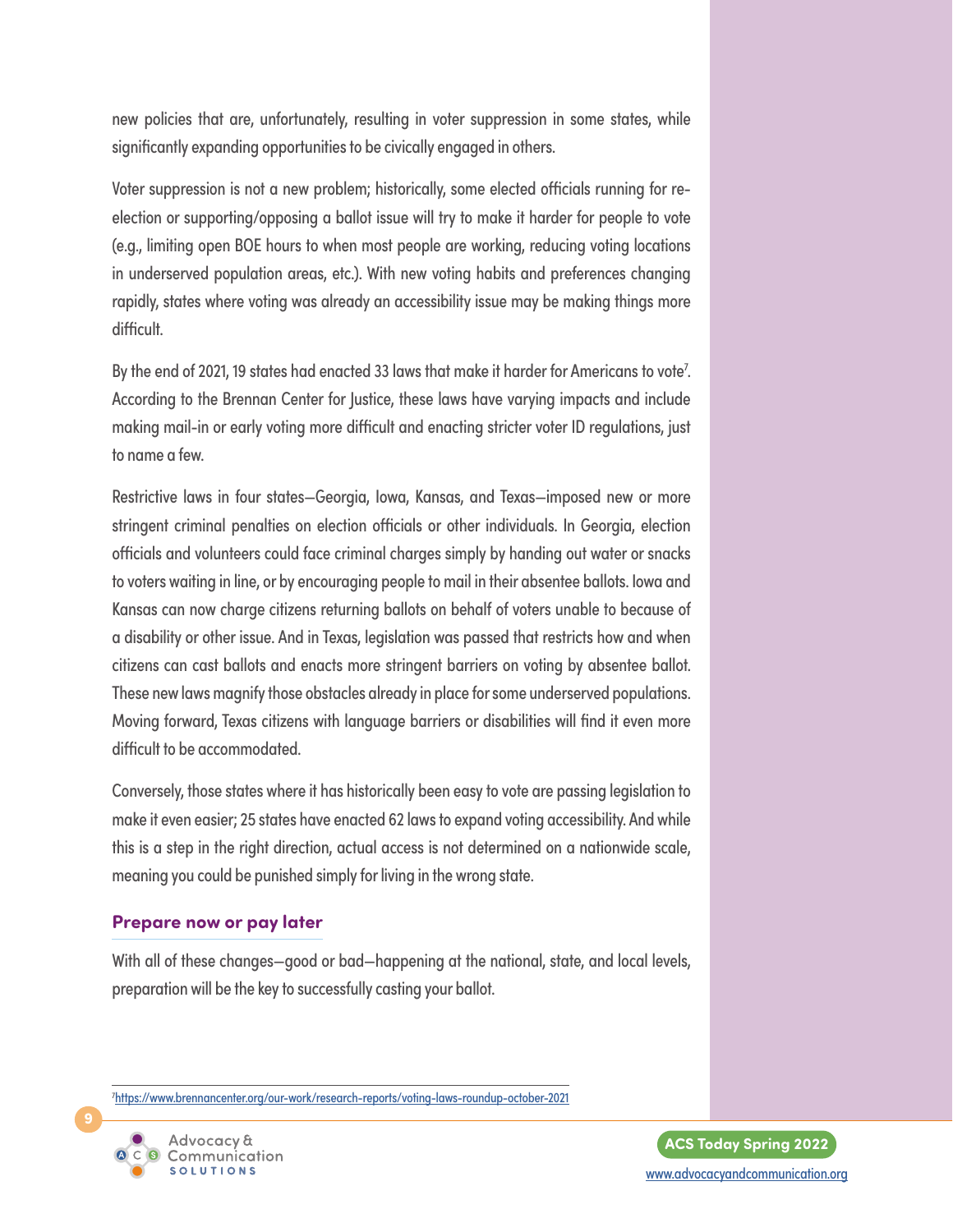For an in-depth look at each of these steps, please check out our [March Tips & Tricks for Voter](http://www.icontact-archive.com/archive?c=676730&f=1172&s=1214&m=1272917&t=e9bac7a617875f72b69e86cdf3da18263e0d328085436d9d54de8ef6e61bf418) [Engagement;](http://www.icontact-archive.com/archive?c=676730&f=1172&s=1214&m=1272917&t=e9bac7a617875f72b69e86cdf3da18263e0d328085436d9d54de8ef6e61bf418) for those who want a cheat sheet, here are the steps you'll need to take before Election Day:

- **1.** [Register to vote](https://vote.gov/) in your state; if you know that you've already registered, [check to ensure your registration is up-to-date](https://www.vote411.org/check-registration?gclid=CjwKCAiAgvKQBhBbEiwAaPQw3HdzRlQSWk8upEjGqZmrg3uGUA1MYOw5szs2DxmME8QnGkzESGnf0RoCe5QQAvD_BwE)
- 2. Decide HOW you want to vote and review your state's (possibly new) [laws regarding voting options](https://www.nass.org/can-i-vote/absentee-early-voting)
- **3.** [Get to know your ballot](https://www.vote411.org/?gclid=CjwKCAiAl-6PBhBCEiwAc2GOVHLoT27Cf76DdIpcsTxkD2ltf1kt5VZgmrMDK3pZNPjjgCybVwlVOBoCoo0QAvD_BwE) by doing some research on what your issue and candidate voting options will be

The pandemic has taught us that change affects all facets of our lives, and how we vote is one more thing we've had to shift and adapt. As we move towards the 2022 primary election, remember that voting is still a right and not a privilege—regardless of how your state's laws reflect that—and that your voice can help change the landscape at a local, state, and national level.

# **IN CASE YOU MISSED IT**

# **Summer 2021 Newsletter** ACS Today Summer 2021 er Slumn to ad on Y nent Strategy ation First **Community Engagement**

## **Winter 2022 Newsletter**